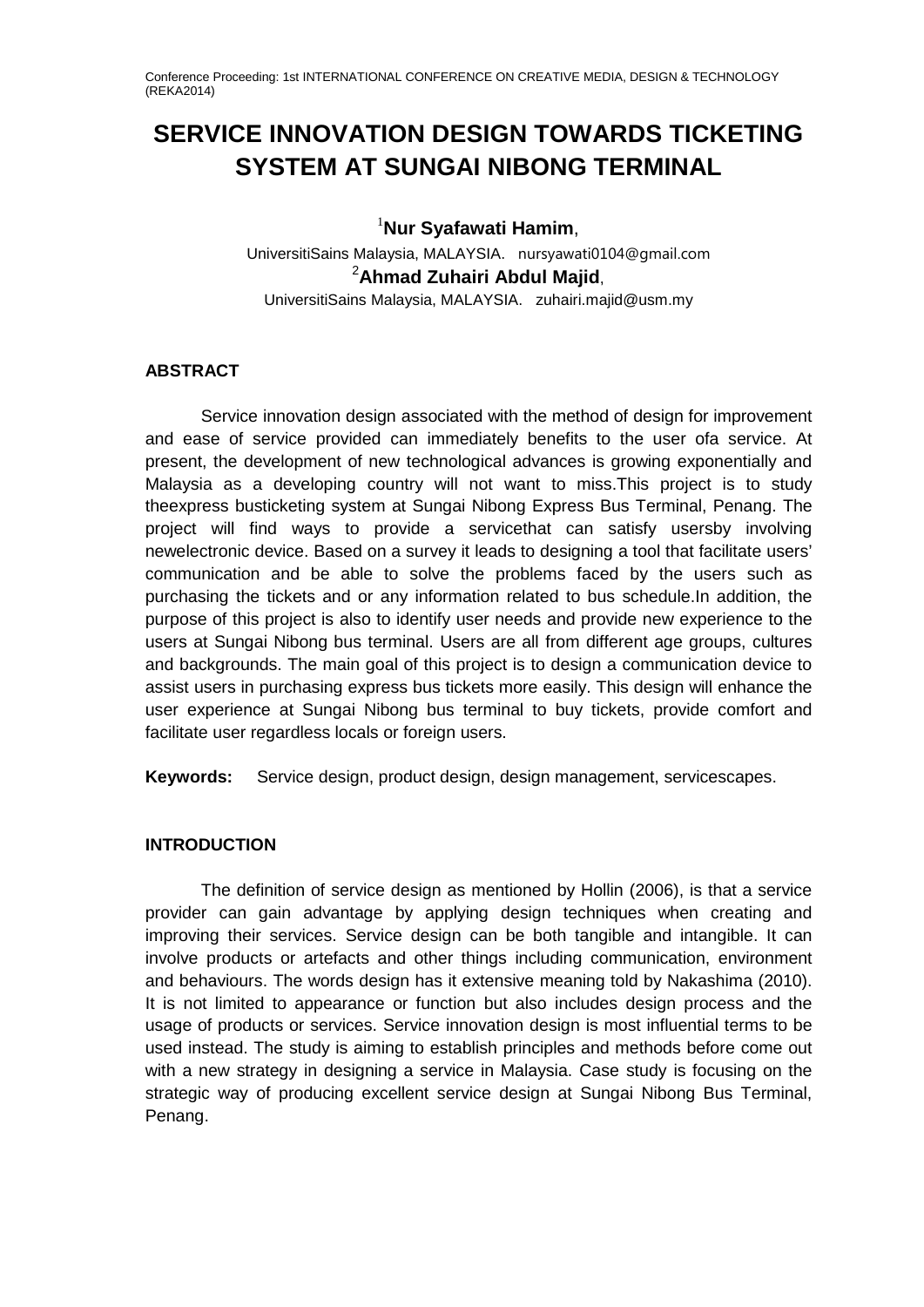The first objective is to identify the problems of the express bus ticketing system in Sungai Nibong, Penang.

- i. To analyze the data and information obtained. Observation and a survey shall be conducted to understand the problems that exist. All data and information shall be collected and to be analysed the advantages and disadvantages of the existing express bus ticketing system.
- ii. To design a communication device to facilitate and provide comfortable to the user and provide a better experience to users. Design concept should be able to solve problems that are identified and can help management to a better service.

## **PROBLEM STATEMENT**

Based on observation at Sungai Nibong Bus Terminal, there are the issues and problem that can be identified:

| <b>Issues</b>         | <b>Observation</b>                                              |
|-----------------------|-----------------------------------------------------------------|
| No information board  | Users do not know the schedule and the ticket prices.           |
|                       | There are users who do not know which bus to go to their        |
|                       | destination.                                                    |
|                       | Boarding platform and the bus plate number.                     |
| User experience       | User feel uncomfortable when raided and were repeatedly         |
|                       | and pressured by some ticket agents that waiting at the         |
|                       | parking space and asking their destination.                     |
|                       | There is a sense of doubt and fear when raided so.              |
|                       | To avoid being duped by "ticket maggots".                       |
| <b>Ticket counter</b> | Too many users are confused and do not know the ticket          |
|                       | counter which offers bus to their destination.                  |
|                       |                                                                 |
|                       | Mixed ticket counter, users get another bus ticket at different |
|                       | ticket counter.                                                 |
|                       | There are buses that offer online ticket purchasing system      |
| e-ticketing           | where users can continue to buy bus tickets online but users    |
|                       | are not familiar or don't know how to use the system.           |
|                       | Users do not have credit card or online banking.                |
| ATM machine           | No ATM machine service at the bus terminal and it's difficult   |
|                       | when the user does not have enough money. Conveniences.         |
|                       | Each ticket counter takes cash payments only.                   |
| Money changer         | No foreign exchange in the services and it is difficult for     |
|                       | foreigners to purchase a ticket without Malaysian ringgit (RM)  |
|                       | currency.                                                       |

| Table 1: | <b>Problem Statement</b> |
|----------|--------------------------|
|----------|--------------------------|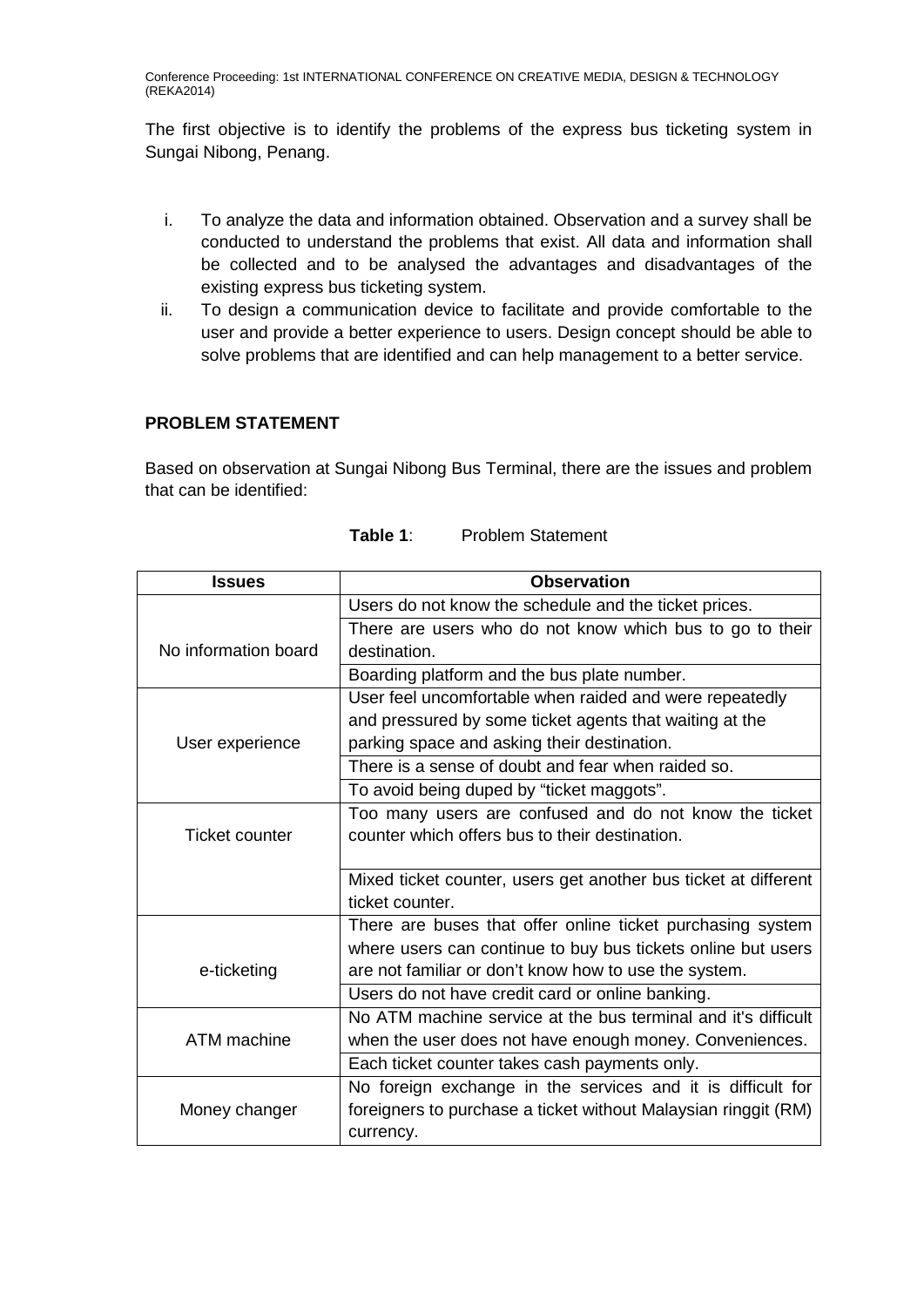#### **METHODOLOGY**

For this study, the approach used is a qualitative and quantitative analysis. Through the research questions, some information from the data can be collected and used as a reference.

| Table 2<br><b>Qualitative and Quantitative</b>               |                                            |  |
|--------------------------------------------------------------|--------------------------------------------|--|
| Quantitative                                                 | Qualitative                                |  |
| Experimental                                                 | Participatory observation                  |  |
| Surveys, structured interviews, structured   Open interviews |                                            |  |
| observation                                                  |                                            |  |
| Group data                                                   | Diversity study of documents and artifacts |  |

#### **Instrumentation**

After the study was conducted, it gives a better understanding of the problems faced by users who use express bus service, user experience and other related problems. Moreover, this study will encourage in designing an interactive communication devices while it has an attractive design and user friendly display screen. This will lead the screen and physical interface to a positive improvement and giving new experience to the users.



Figure 1 shows a flow chart of the design process. After going through three initial processes of project briefs, research and brainstorming, the next step is to find an appropriate concept for the design and subsequent to the ideation, development of ideas and detailing. After finalising ideas then the details have to be made before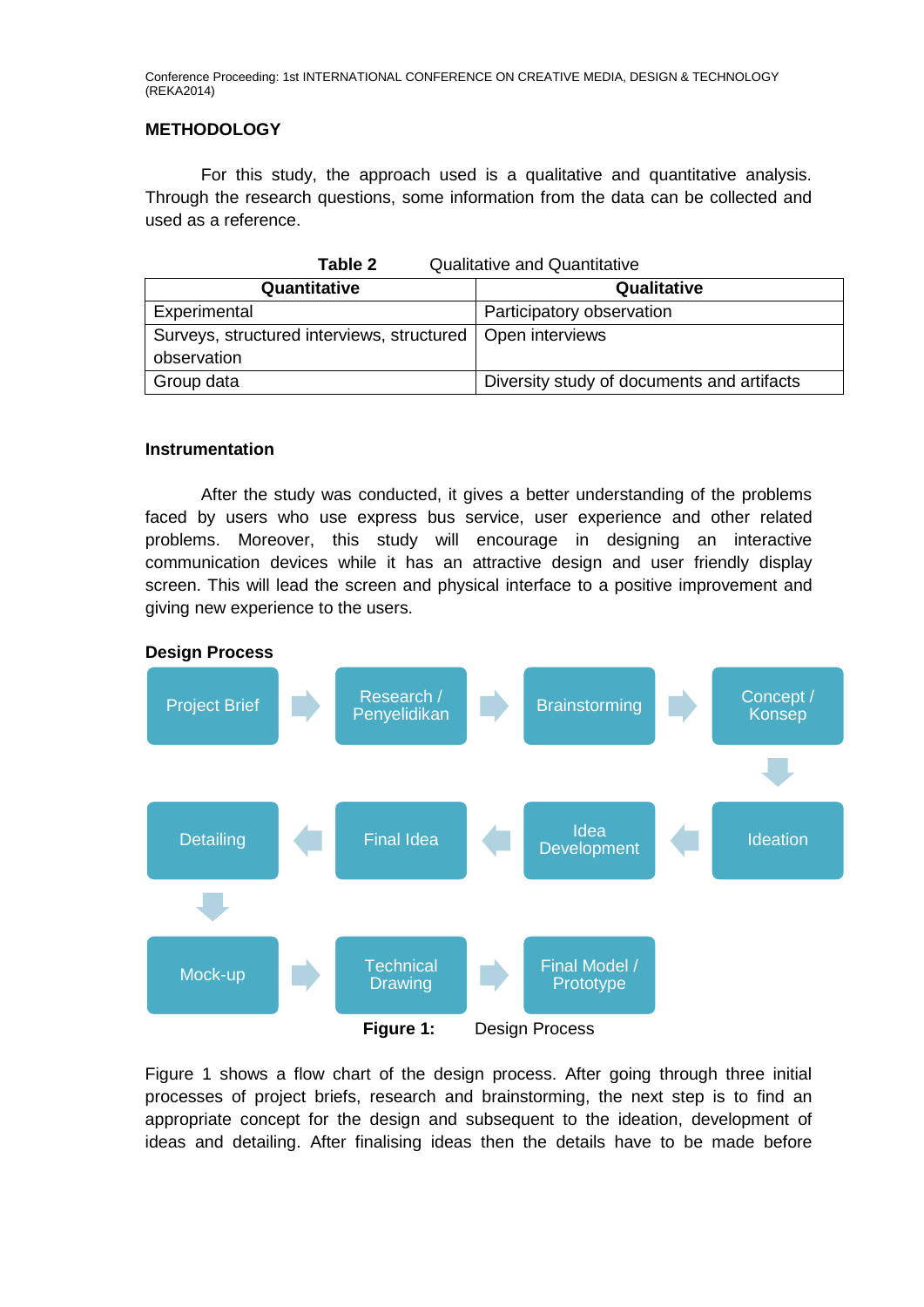building a mock-up to see any possible changes and improvement for the final model. Technical drawings must be prepared for the production of the final model or prototype. **Service Blueprint**

#### Service blueprint of existing express bus ticketing system :

#### Service Blueprint Of Bus Ticketing System





Figure 2 shows the flow of existing service blueprint express bus ticketing system at Terminal Sungai Nibong. This trend shows how the situation experienced by the users of the existing service when purchasing bus tickets. Based on this trend we can see the experiences faced by usersthrough all the processes.

Service Blueprint Of Bus Ticketing System

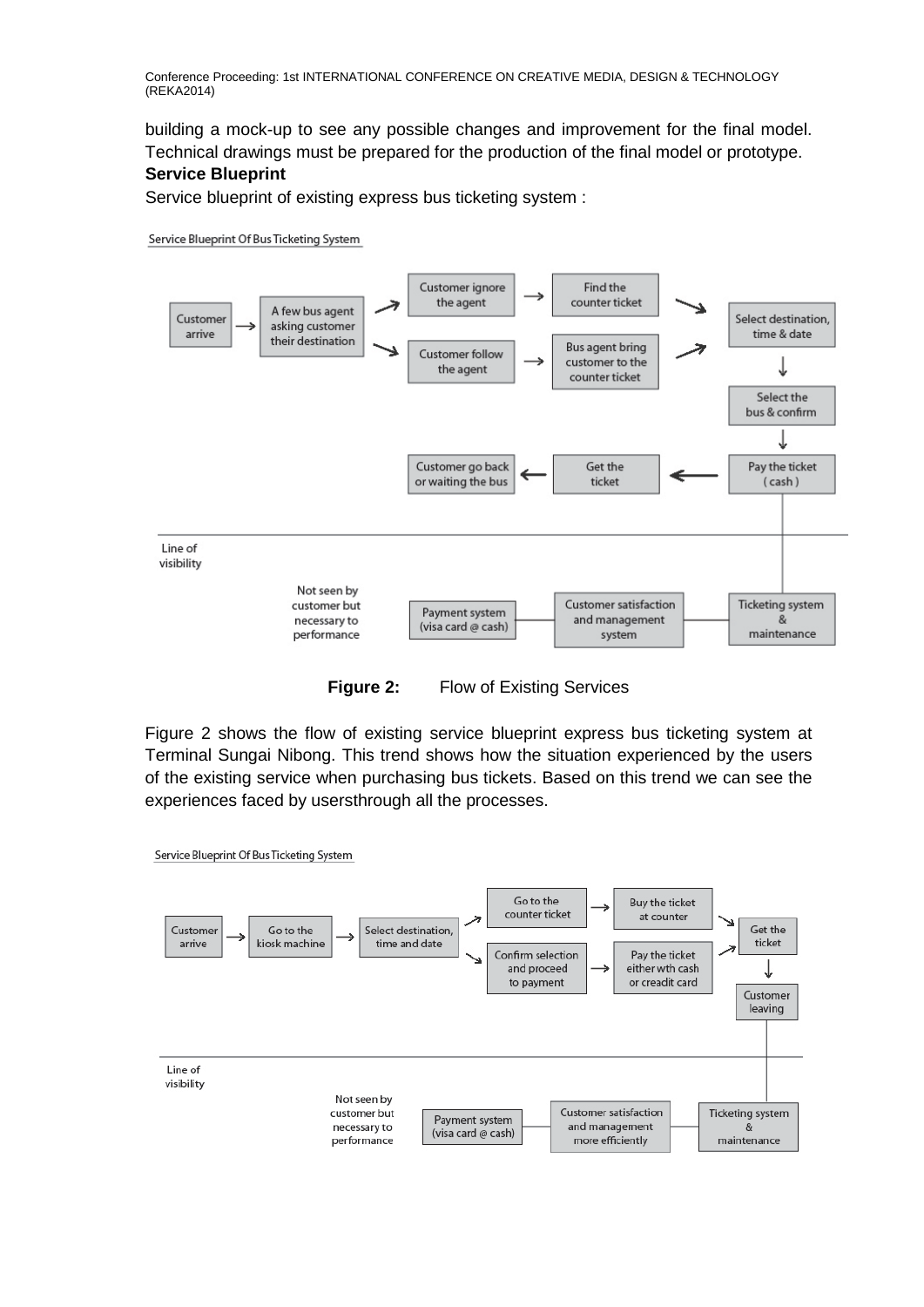#### **Figure 3:** Flow Service Proposal

Figure 3 shows the flow of the proposed service blueprint to express bus ticketing system at Sungai Nibong bus terminal. This trend shows how the situation will be experienced by the user when purchasing tickets.Users will go through simple process with the help from a kiosk. This will increase users' level of satisfaction.

#### **FINDING**

Observation at Sungai Nibong Terminal :



**Figure 4:** Views of Sungai Nibong Terminal

#### **SUMMARY OF OBSERVATIONS**

Based on the observations at the Sungai Nibong Express Bus Terminal, the main problem can be seen where agents raided directly to theusers and asking for their destination. There are also agents who ask repeatedly and seemed to force users to buy tickets from them. This leads to inconvenience and user satisfaction will be declined. Service from ticket agent to foreign tourists also unsatisfied due to lack of fluency of english language and insisted them to buy. From the observations it can also be seen the factors of other problems atthe terminal. Among them there are no money changer for the convenience of the users to convert foreign currency, no ATM machine service and no itinerary. Thus, another way of purchasing tickets need to be offered for express buses that can solve this problem.

#### **SURVEY**

Based on 50 respondents, all of them had used express bus services. While there are 7% of respondents who used express bus serviceswere less than five times a year, 45% of respondents used bus services more than once a month and 48% of the respondents were usedonly once a month.Questionnaire also shows that 41 out of 50 respondents knew express bus departure time by asking at the ticket counter. However, 9 out of 50 respondents knew that express bus travel time by checking at the website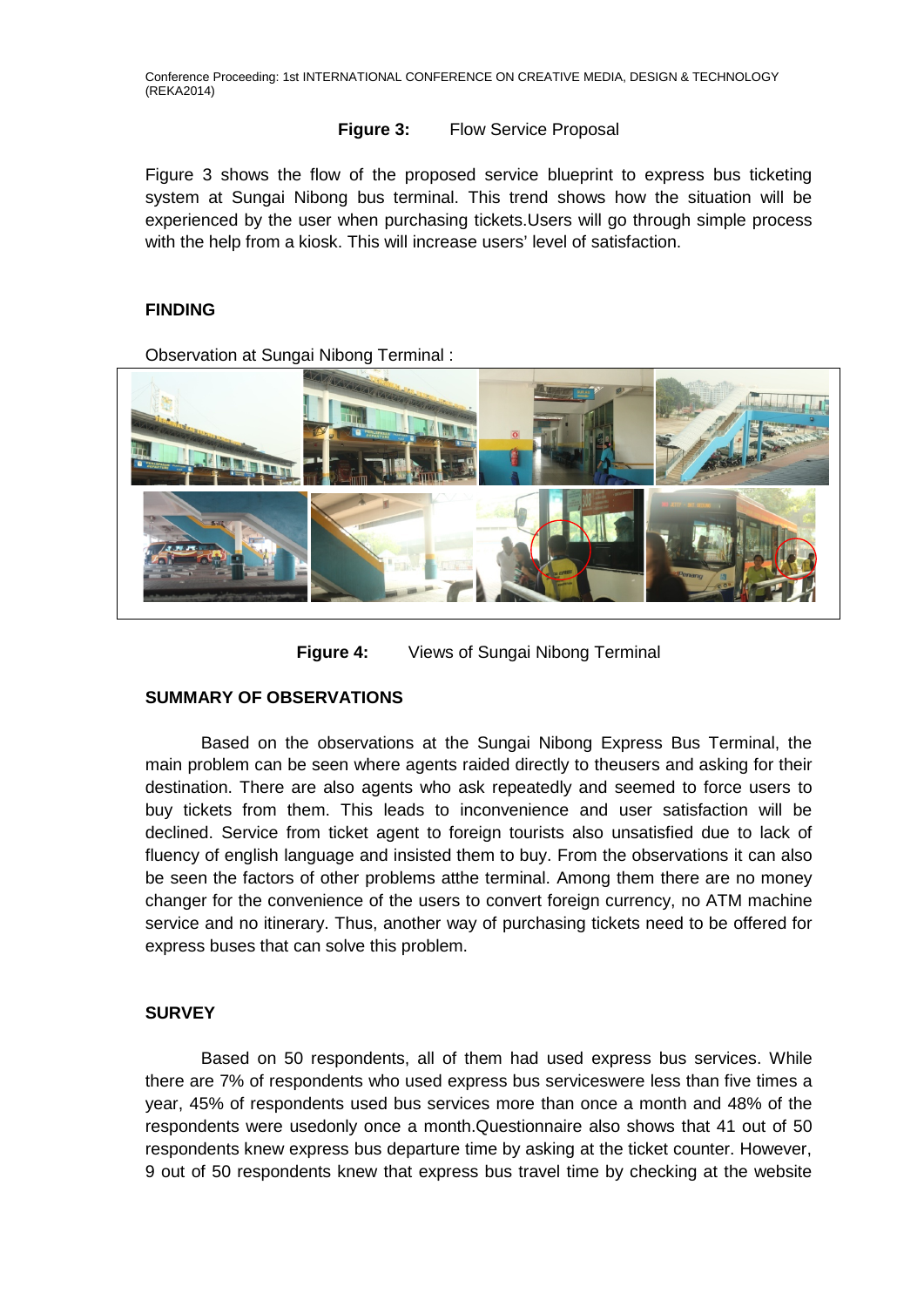and four out of 50 respondents knew by calling the bus company. Only two out of 50 respondents were used mobile apps to know the departure time.

Meanwhile, 41 out of 50 respondents knew the destination of the busesfrom ticket counter, 9 out of 50 respondents werereferred to the internet or the website of the bus companies and 4 out of 50 respondents asked their friends and colleagues. There are only 2 out of 50 respondents who used mobile applications to buy bus tickets.From 50 respondents, 38 were used express bus services to go back to their home town, 15 of the 50 respondents using express bus on the course of their business, 8 out of 50 respondents use the express bus express bus services due to more economical driving arises and 11 out of 50 respondents use express bus service to go on vacation. There are 3 out of 50 respondents use express bus service on other matters.87% of 50 respondents bought tickets from the ticket counter. However, there are 7% of respondents were using e-ticketing to buy bus tickets, and only 6% of respondents bought their bus tickets through smart phone applications.

The survey also tells that 45 respondents wereexperienced uncomfortable situation with ticket agentinterruption upon arrival at the terminal. Meanwhile, 17 out of 50 respondents had confuse situation and did not know which counter to go, 6 out of 50 respondents did not know the bus destinations, 20 out of 50 respondents did not know the departure timeof the bus and 10 out of 50 respondents experienced a situation where ATM machine is neededwhen purchasing tickets at the bus terminal.92% of 50 respondents agreed that if the management offers another way of buying tickets for express buses by using machine kiosk to purchase tickets for express buses and also felt the service could help them. Only 8% of them just do not agree.92% of the 50 respondents felt appropriate if ticketing kiosk available at Sungai Nibong Terminal for purchasing bus tickets and only 8% of them do not agree. The purpose of this question is to look at the number of users who agree kiosk machine available in Sungai Nibong Terminal to serve as the end result of the project.

48 of the 50 respondents felt that service purchases using credit or debit cards are to be inserted into the kiosk machine. While 32 out of 50 respondents felt the service to purchase tickets with cash also is a need, 42 of 50 respondents want there is a selection of buses and destinations, 45 of 50 respondents want there is a choice of time and date of departure, 40 of 50 respondents wanted a seat selection, 43 of 50 respondents want the information platform and plate number bus and 25 of 50 respondents want reference counter if there were any problems.

#### **SUMMARY OF SURVEY**

Based on the results of the survey on 50 respondents in the Sungai Nibong Terminal shows users experienced some problems when it came to buying tickets for express buses. Referring to question 6, it shows the problems that occur leading to inconvenience users and decreased user satisfaction. Clarifications will also lead to a bad experience for users. Based question 7 and question 8, most users feel good if Sungai Nibong Terminal provides kiosk machine to purchase a bus ticket which they can make their own choice to buy ticket and also they can use it easily. This is because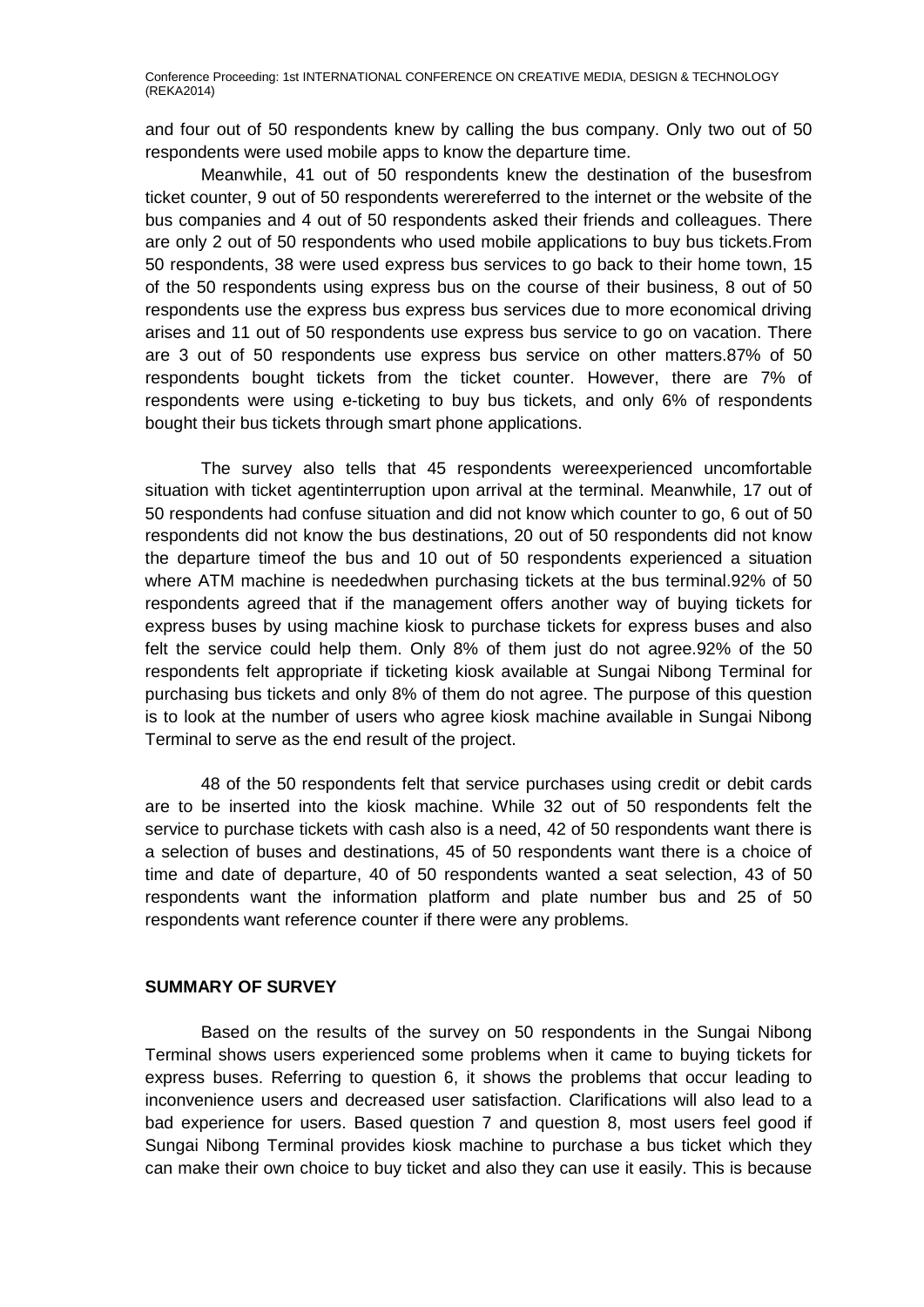in order to help users purchase express bus tickets more convenient, comfortable and able to provide a better experience to them in addition to solve existing problems.

Question 9 is aimed to what services required by users in the purchase of a bus ticket by using kiosk machines. This is because, in order to meet user requirements in order to provide better service as well as providing a better experience for users.

In conclusion, it can be concluded that the purchase of a bus ticket kiosk machines with interesting user interface and easy to understand can help to solve existing problems. In addition, it can lead to a better service and user satisfaction.

**User Interface**



#### **Figure 5:** A Proposal on users screen interfaces for ticketing kiosk machine